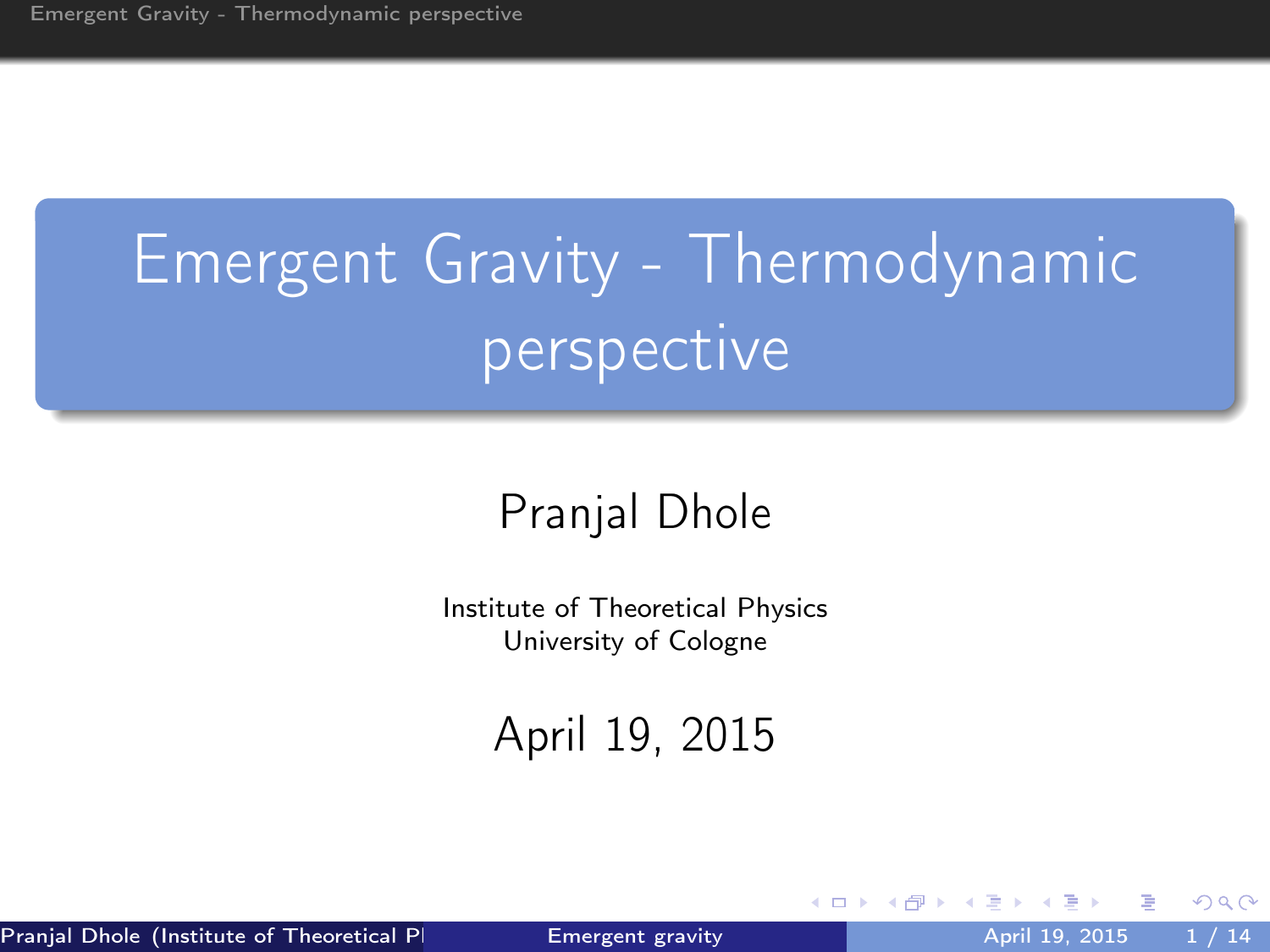[Emergent Gravity - Thermodynamic perspective](#page-1-0)

# Why emergent gravity?

Þ

メロト メ御 トメ ミトメ

<span id="page-1-0"></span>重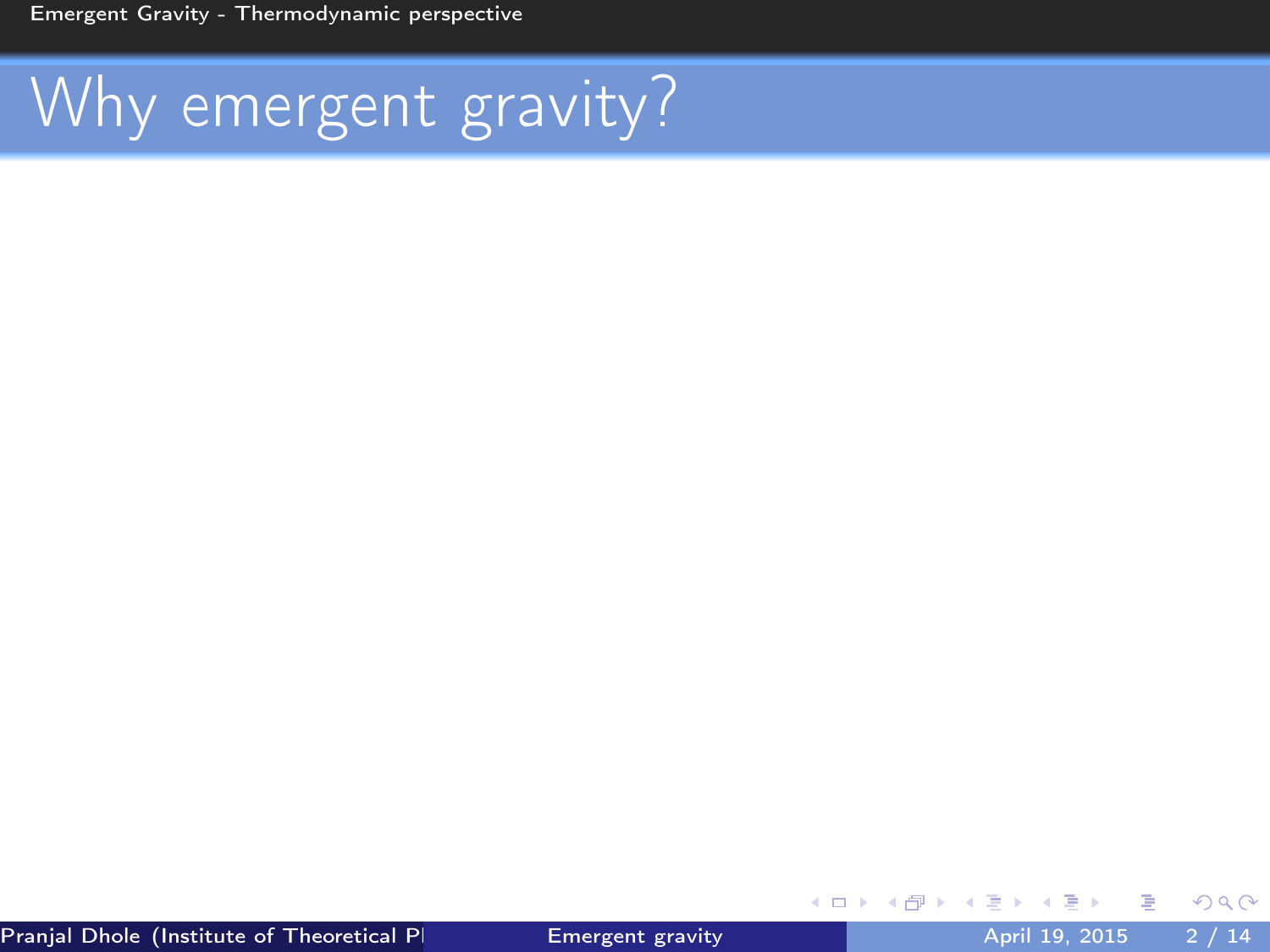# Why emergent gravity?

• Classical gravity has same conceptual status as elasticity/hydrodynamics.

4 D F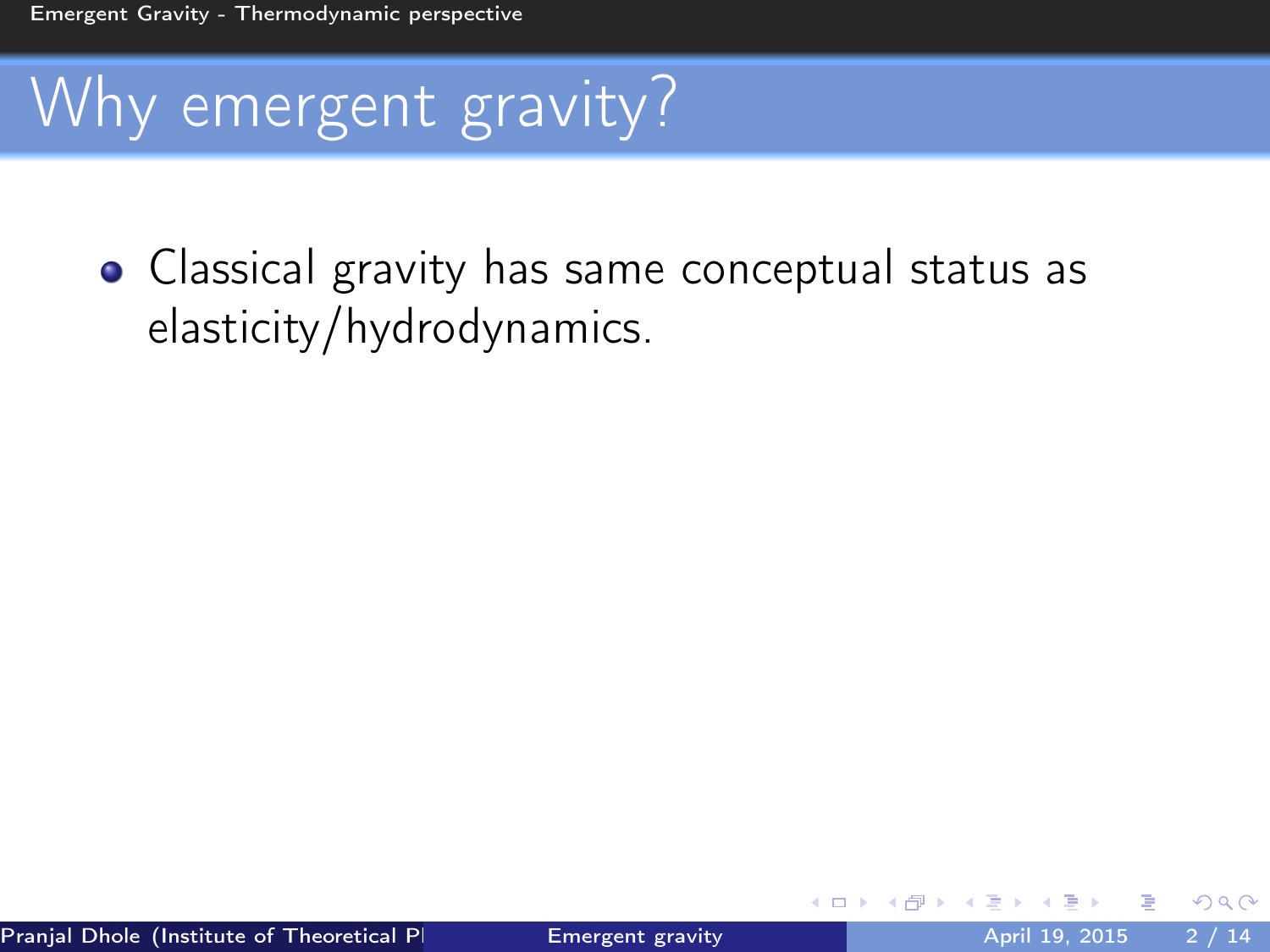# Why emergent gravity?

- Classical gravity has same conceptual status as elasticity/hydrodynamics.
- Descriptions are given in terms of some effective dynamical variables, e.g. density, viscosity, etc. Emergence  $\rightarrow$  Change of dynamical variables in the description

4 D F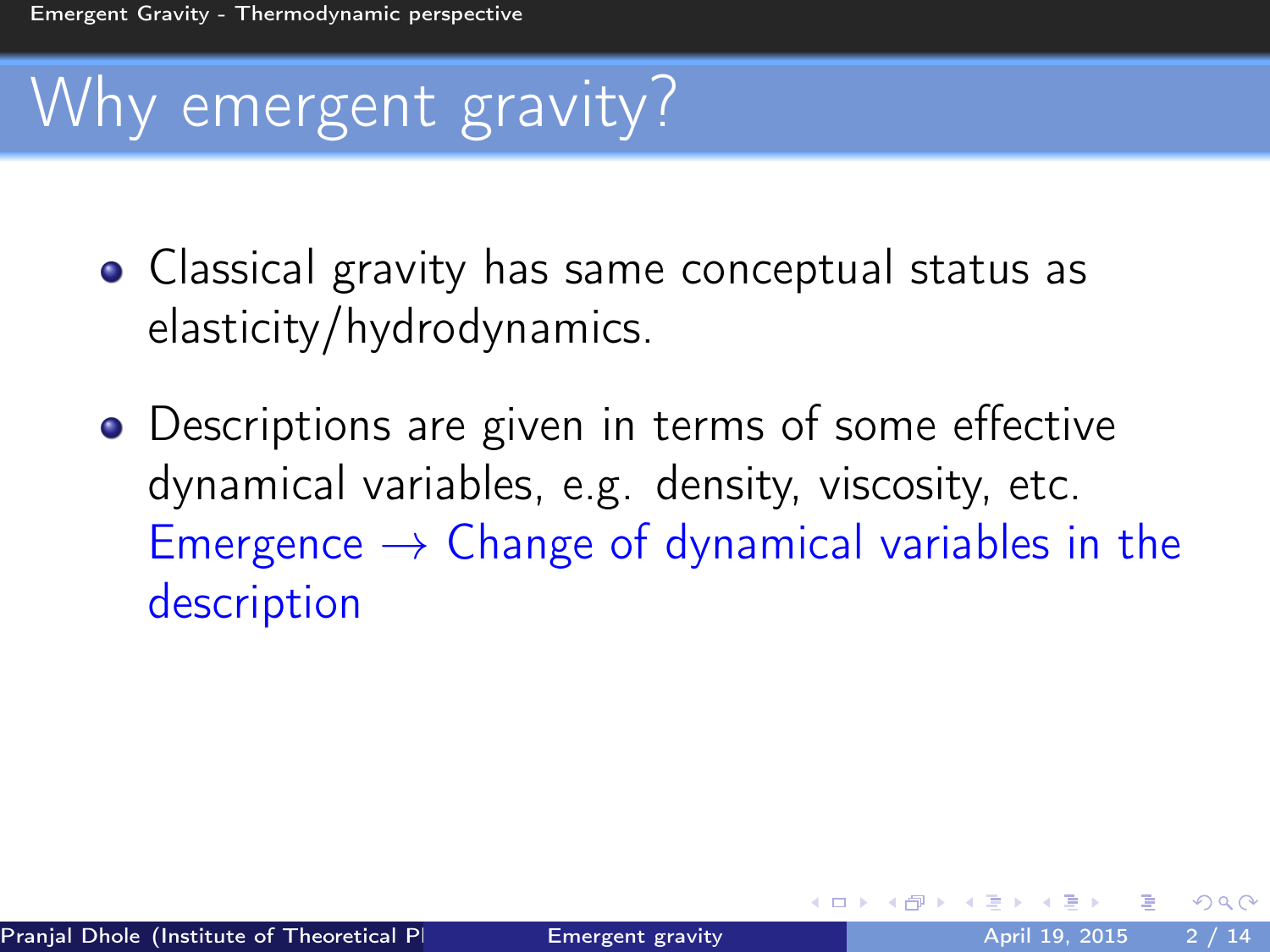# Why emergent gravity?

- Classical gravity has same conceptual status as elasticity/hydrodynamics.
- Descriptions are given in terms of some effective dynamical variables, e.g. density, viscosity, etc. Emergence  $\rightarrow$  Change of dynamical variables in the description
- One can obtain wide class of gravitational theories from thermodynamic extremum principle. Horizon Thermodynamics ←→ Gravity

4 D F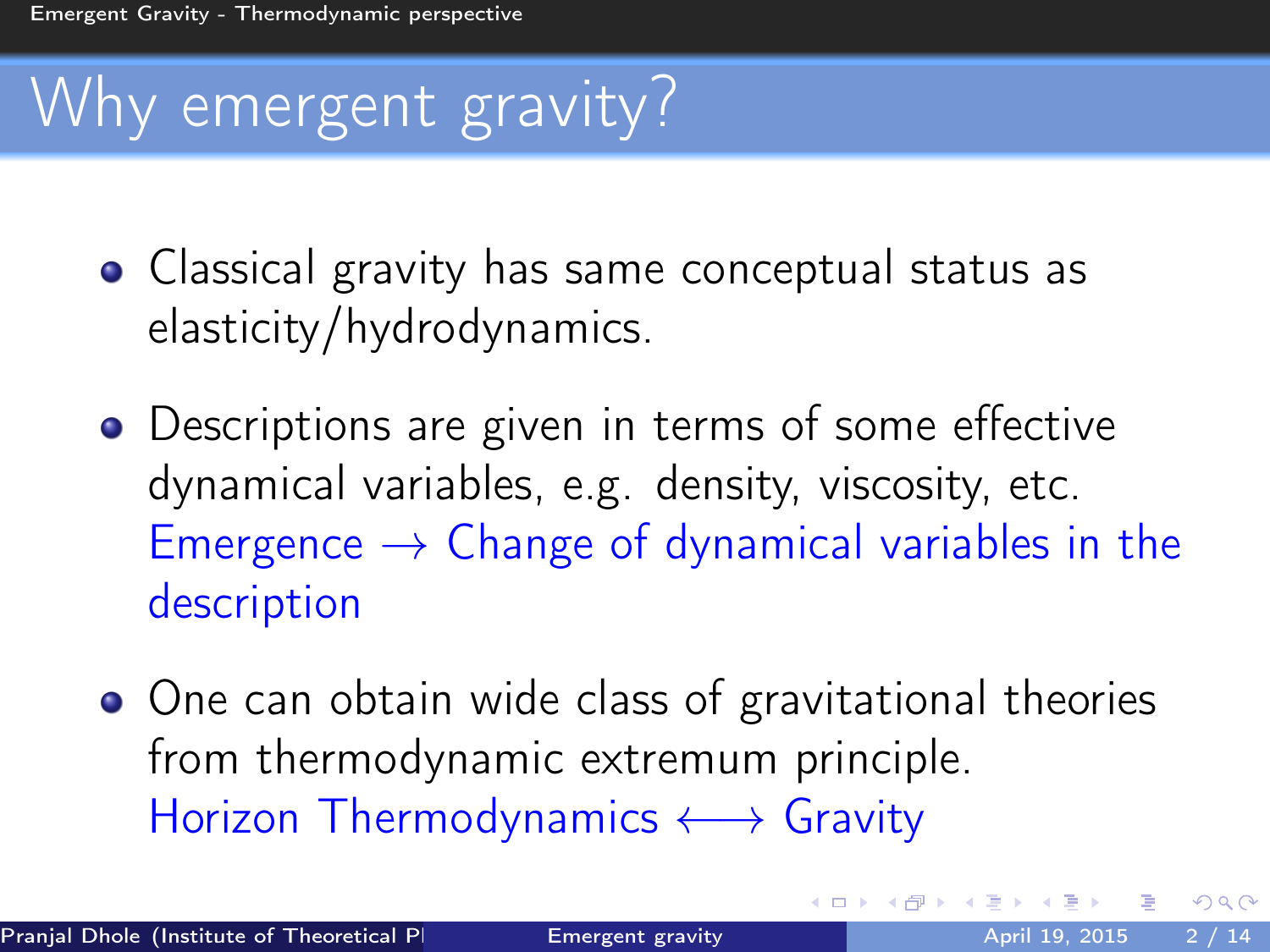[Emergent Gravity - Thermodynamic perspective](#page-1-0)

# Before Boltzmann

B

э  $\rightarrow$ ×

(ロ) (伊)

重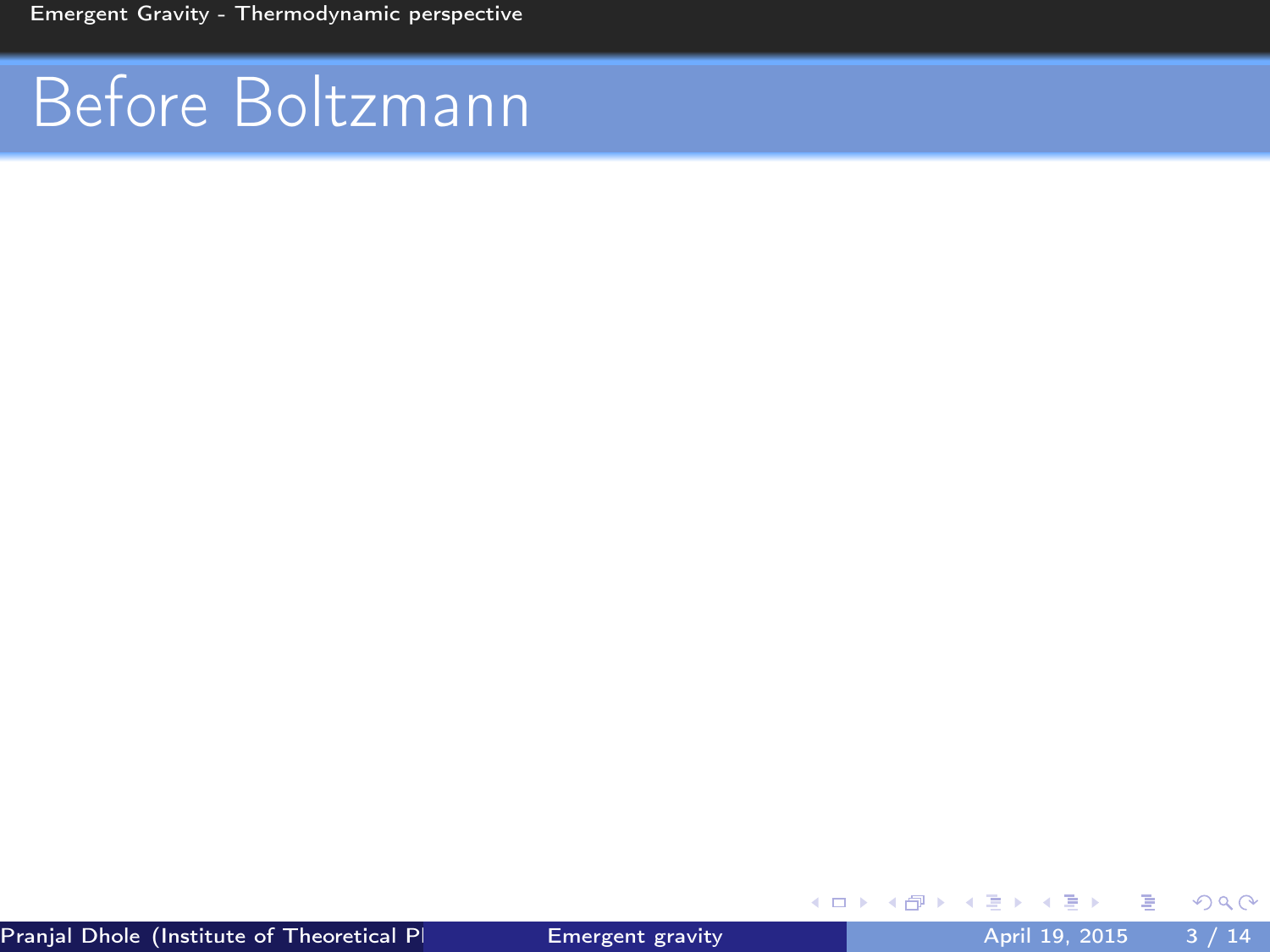### Before Boltzmann

Why does a gas exhibit thermal phenomena, store and exchange energy?

4 D F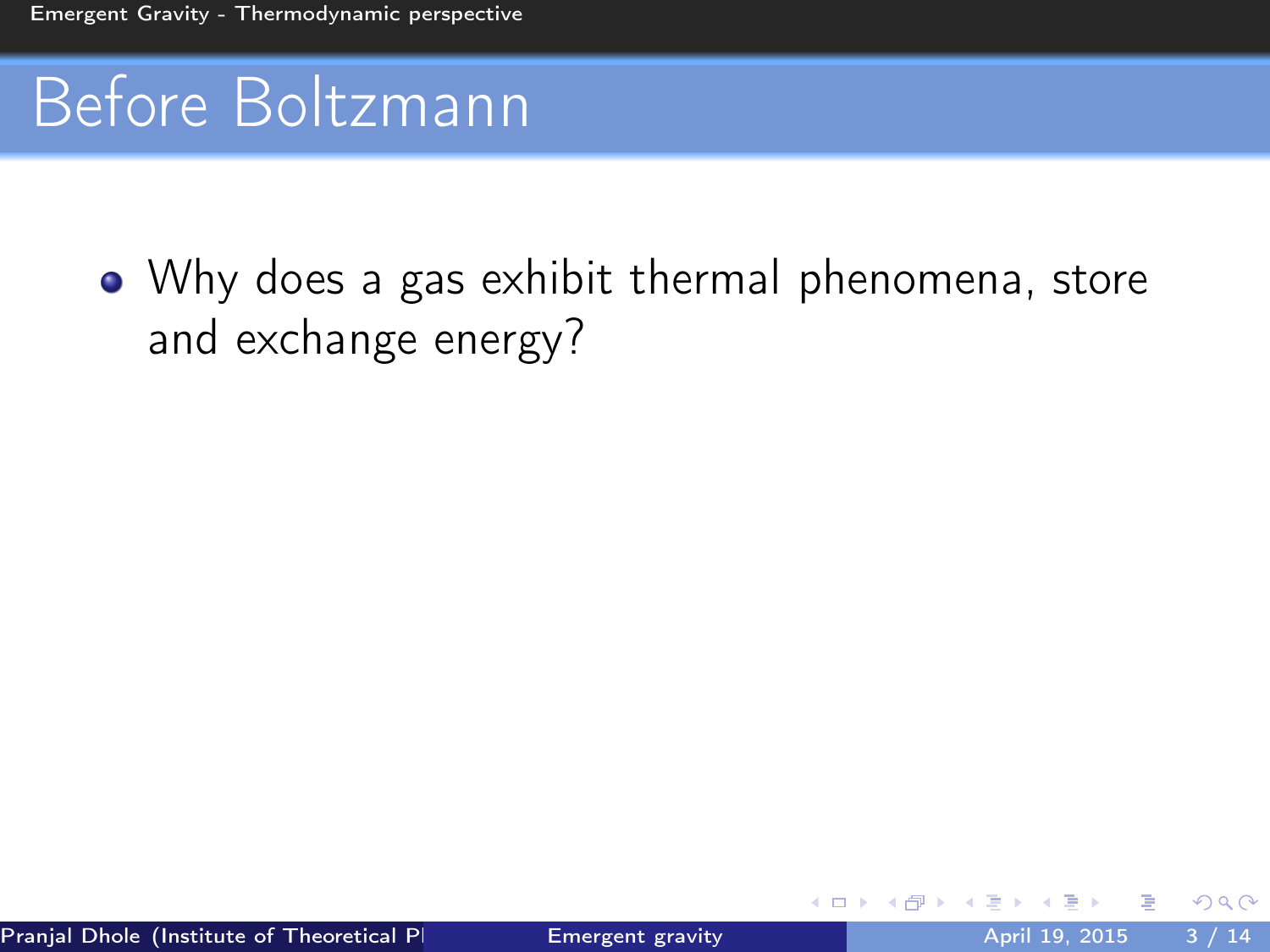# Before Boltzmann

- Why does a gas exhibit thermal phenomena, store and exchange energy?
- ⇒ Boltzmann's explanation : Atomic structure of matter. Equipartition of energy connects thermodynamics to microscopic d.o.f.

$$
E = \frac{1}{2} N k_B T
$$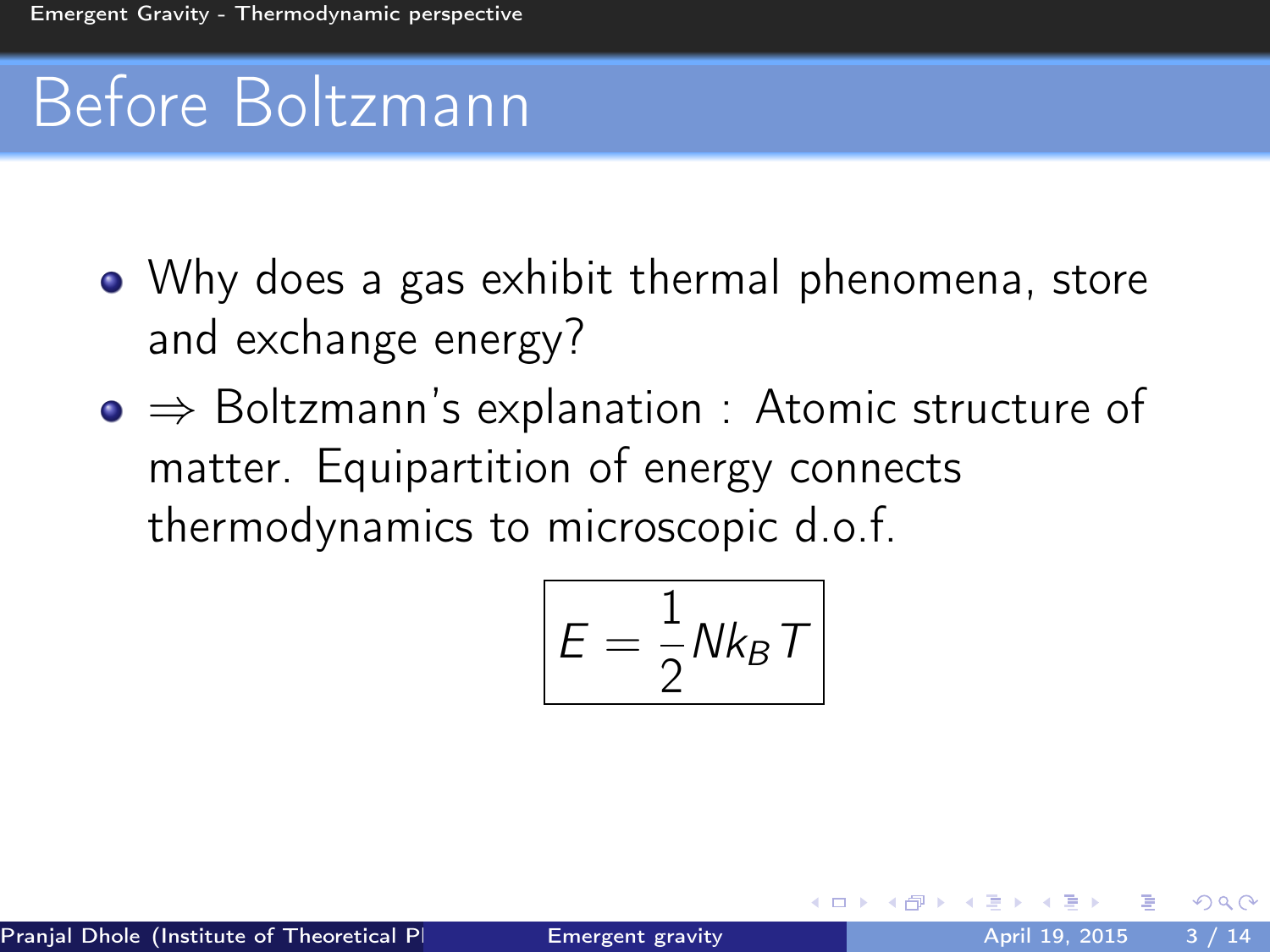# Before Boltzmann

- Why does a gas exhibit thermal phenomena, store and exchange energy?
- ⇒ Boltzmann's explanation : Atomic structure of matter. Equipartition of energy connects thermodynamics to microscopic d.o.f.

$$
E=\frac{1}{2}Nk_B T
$$

4 D F

**•** Temperature of matter told you that it has atomic structure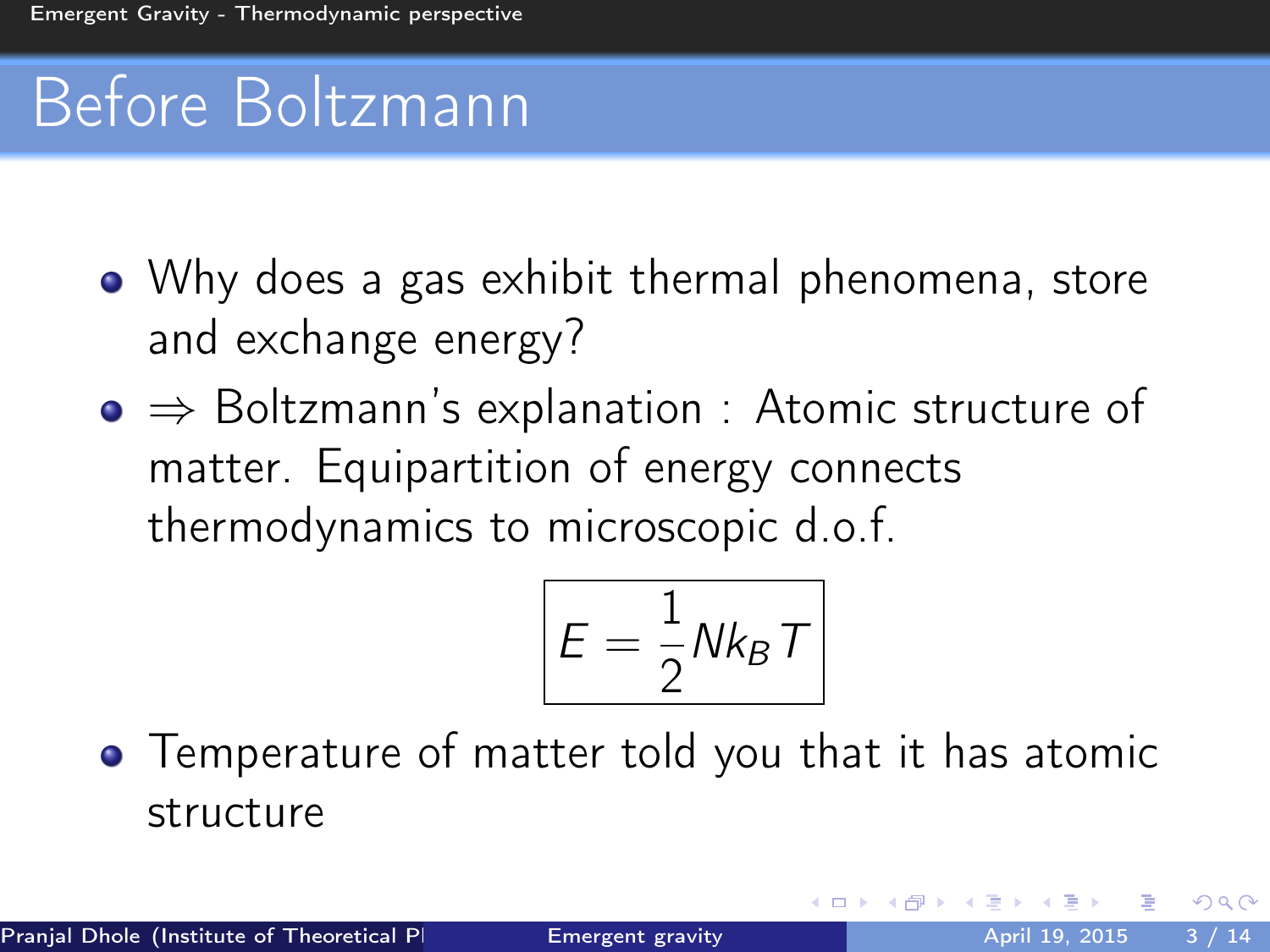### You can heat up matter

• The density of degrees of freedom needed to store energy  $\Delta E$  at temperature T is given by

$$
\Delta n = \frac{\Delta E}{\frac{1}{2}k_B T}
$$

4 D F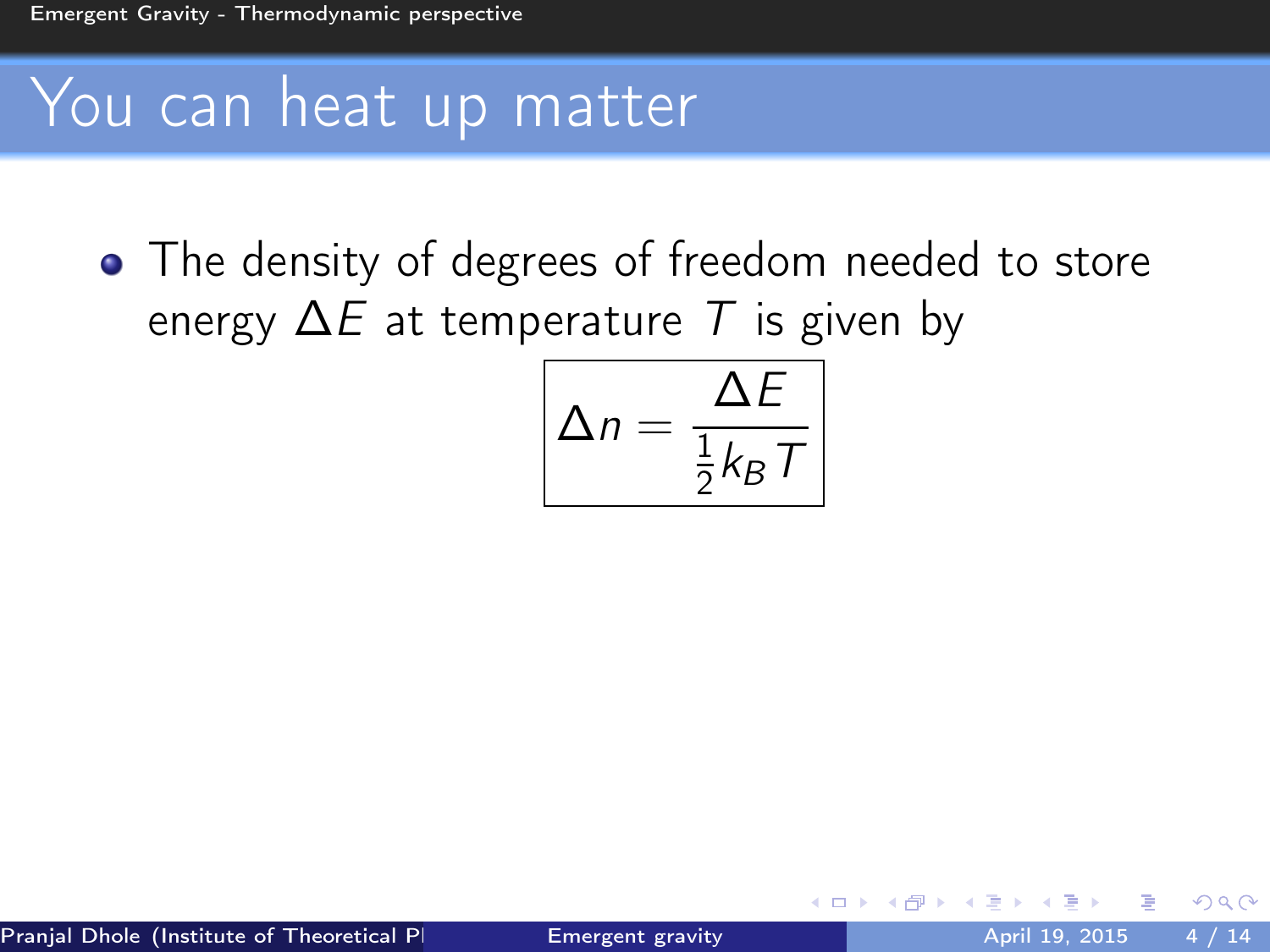### You can heat up matter

• The density of degrees of freedom needed to store energy  $\Delta E$  at temperature T is given by

$$
\Delta n = \frac{\Delta E}{\frac{1}{2}k_B T}
$$

**•** Equipartition Law:

$$
E = \frac{1}{2}nk_BT \rightarrow \int dV \frac{dn}{dV} \frac{1}{2}k_BT = \frac{1}{2}k_BT \int dnT
$$

demands granularity with finite n; degrees of freedom scales as volume.

4 D F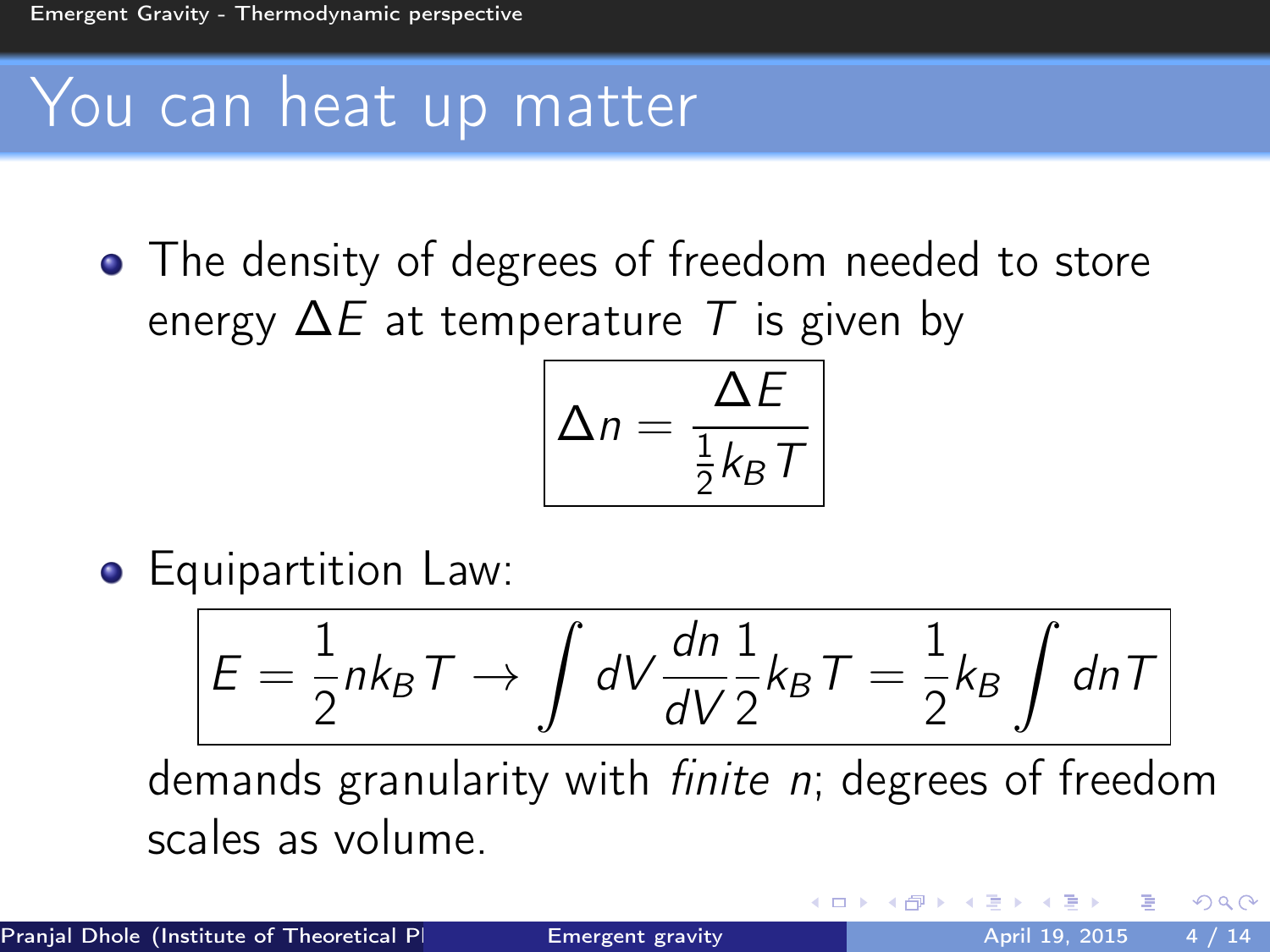### Spacetimes can be hot!!

#### Observers who perceive a null surface as horizon attribute a temperature to it

$$
k_B T = \frac{\hbar}{c} \left( \frac{g}{2\pi} \right)
$$

#### [Davis-Unruh temperature]

 $\leftarrow$   $\Box$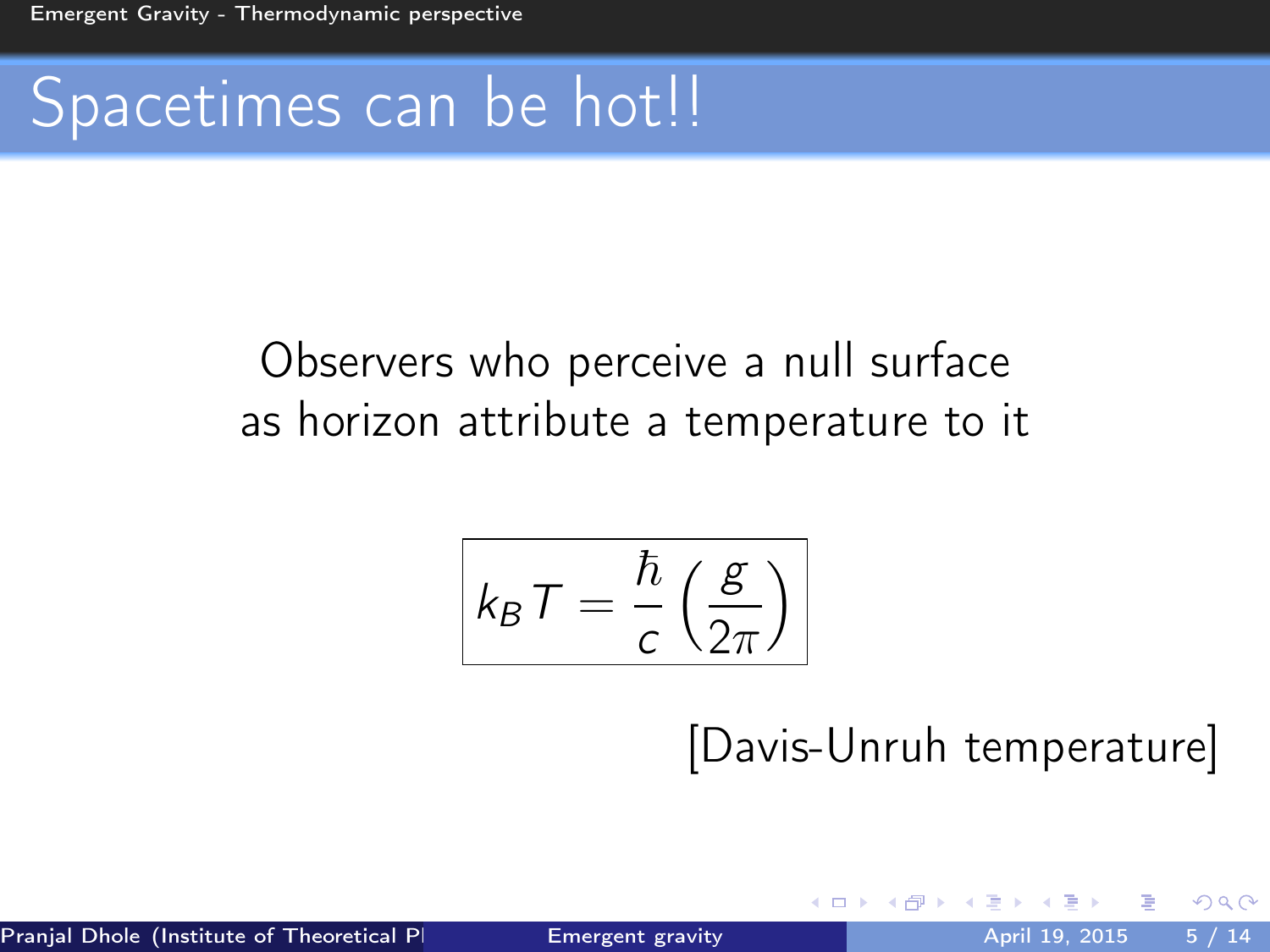# Free-fall observer



4 0 8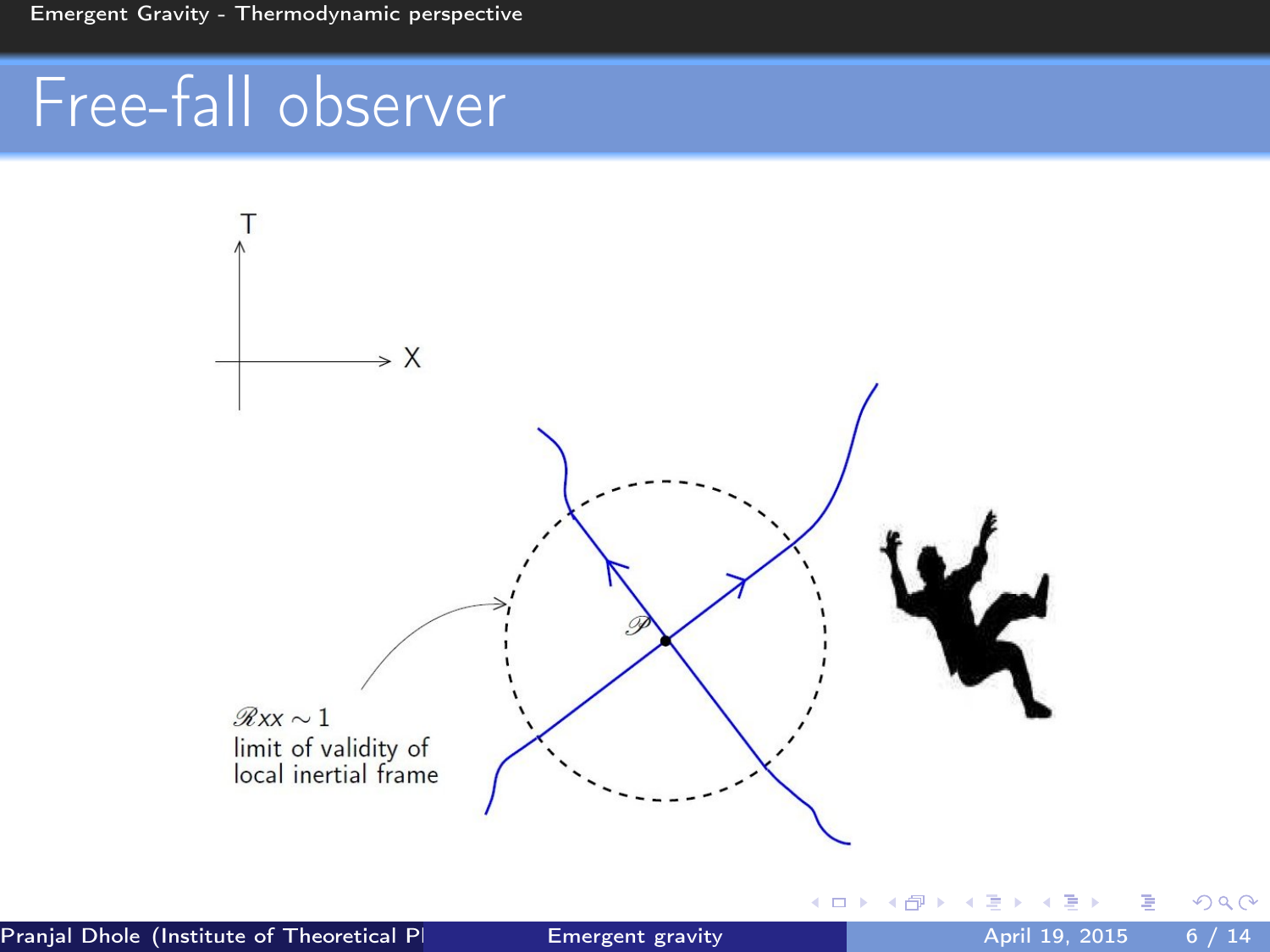### Local Rindler observer

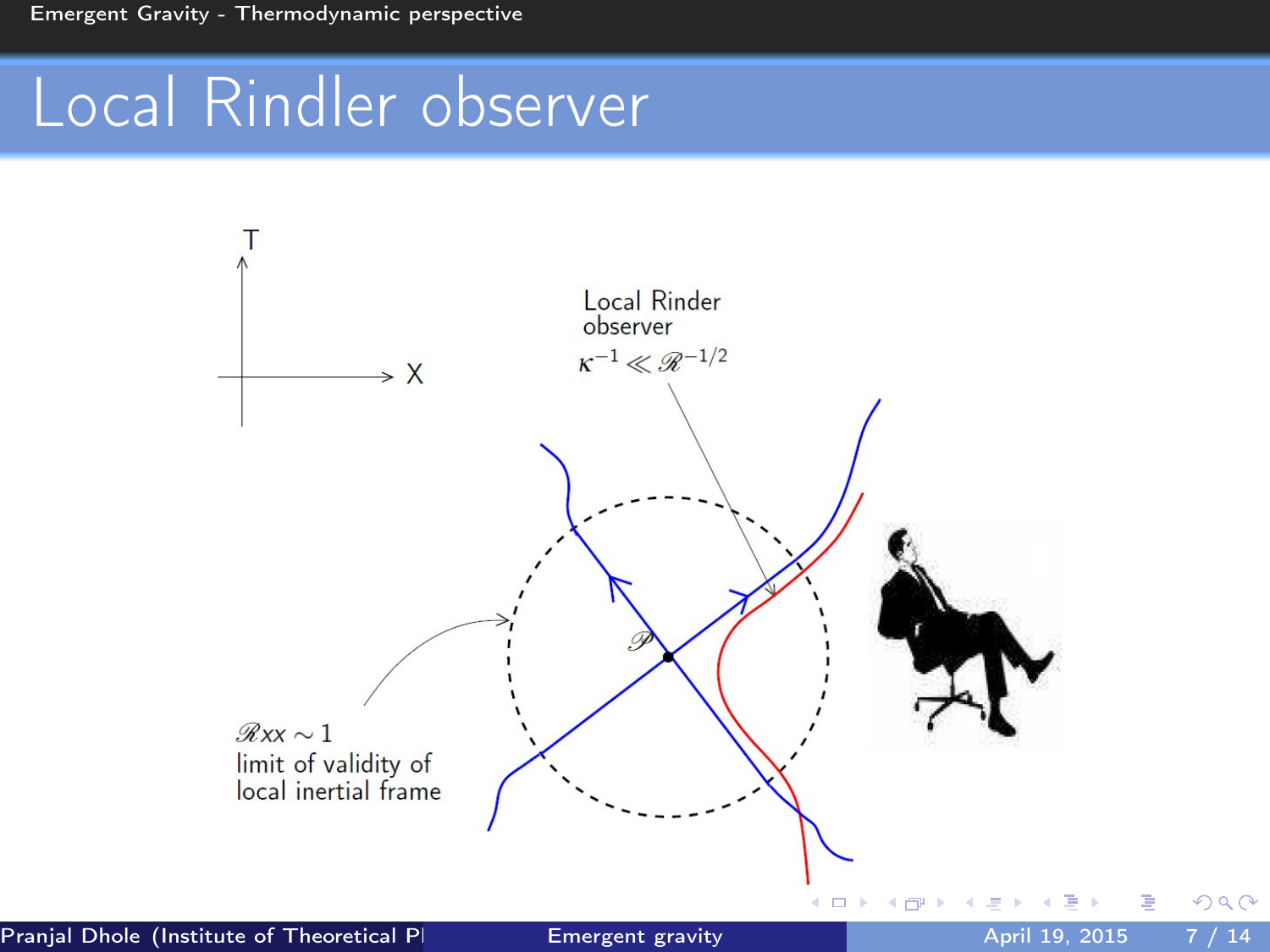### Equivalence Principle



Vacuum fluctuations



Thermal fluctuations

4 **D** F

A VERY NON-TRIVIAL EQUIVALENCE!

 $QQ$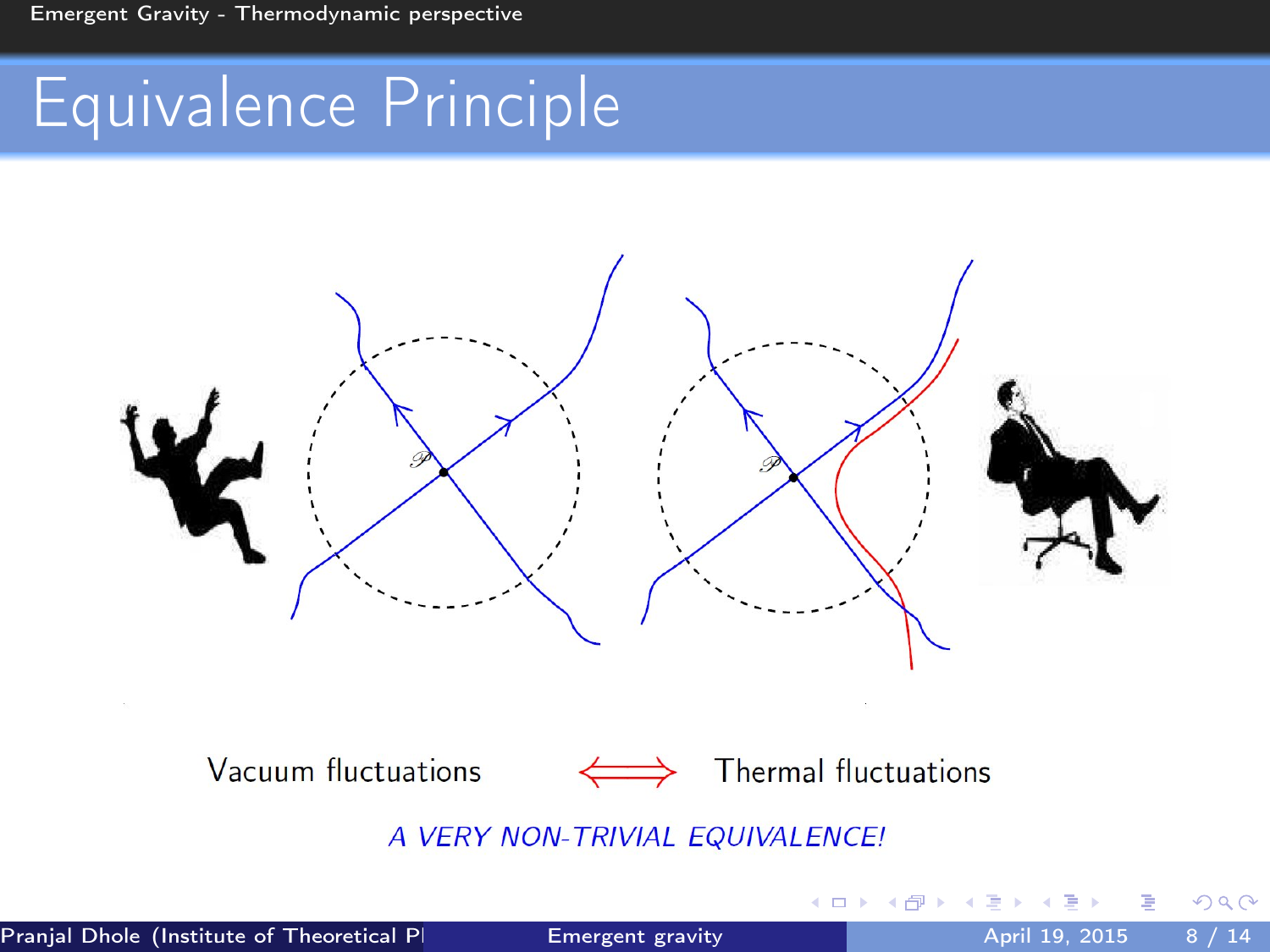# Gravitational field equations as thermodynamic identity

Static, spherically symmetric spacetime with horizon

$$
ds^{2} = -f(r)c^{2}dt^{2} + f^{-1}(r)dr^{2} + r^{2}d\Omega_{2}^{2}
$$

Location of horizon is at  $r = a$ ,  $f(a) = 0$ 

つひひ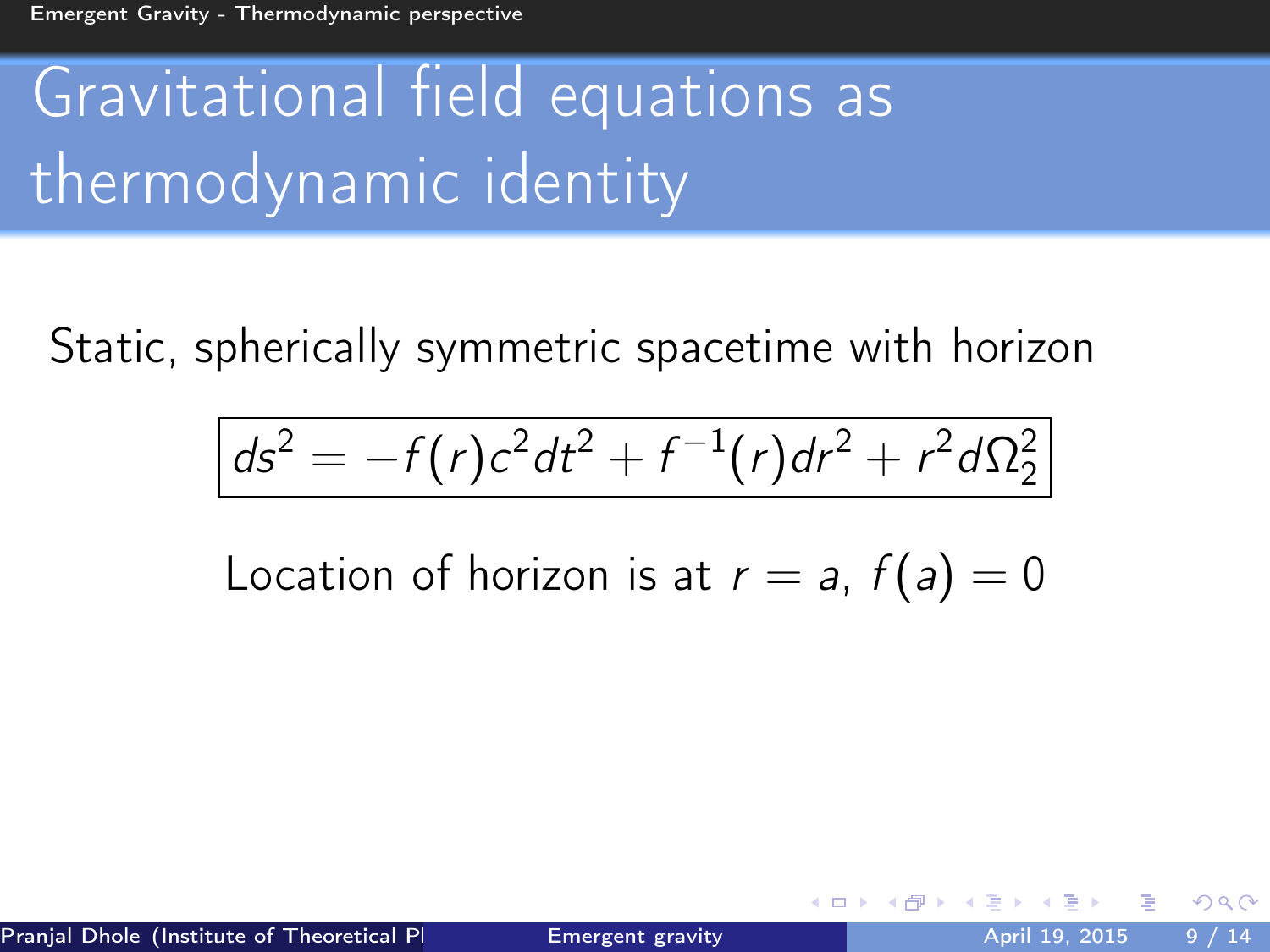# Gravitational field equations as thermodynamic identity

Static, spherically symmetric spacetime with horizon

$$
ds^{2} = -f(r)c^{2}dt^{2} + f^{-1}(r)dr^{2} + r^{2}d\Omega_{2}^{2}
$$

Location of horizon is at  $r = a$ ,  $f(a) = 0$ 

Temperature of horizon: 
$$
k_B T = \frac{\hbar c f'(a)}{4\pi}
$$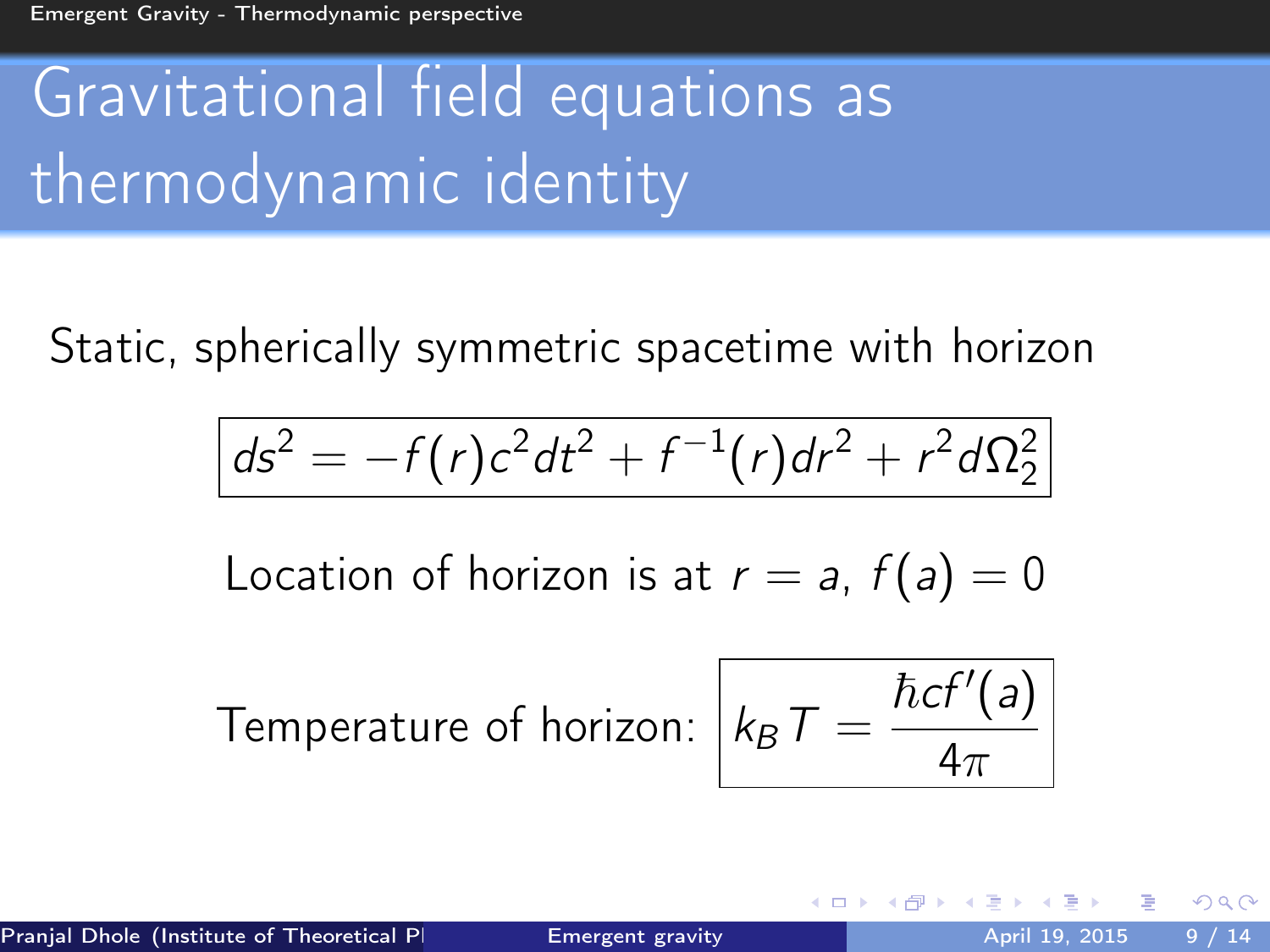[Emergent Gravity - Thermodynamic perspective](#page-1-0)

# Gravitational field equations as thermodynamic identity

Einstein equation evaluated at horizon  $r = a$ .

$$
\left[\frac{c^4}{G}\left[\frac{1}{2}f'(a)a-\frac{1}{2}\right]=4\pi Pa^2\right]
$$

Pranjal Dhole (Institute of Theoretical Physics University April 19, 2015 10 / 14

 $\leftarrow$   $\Box$ 

つひひ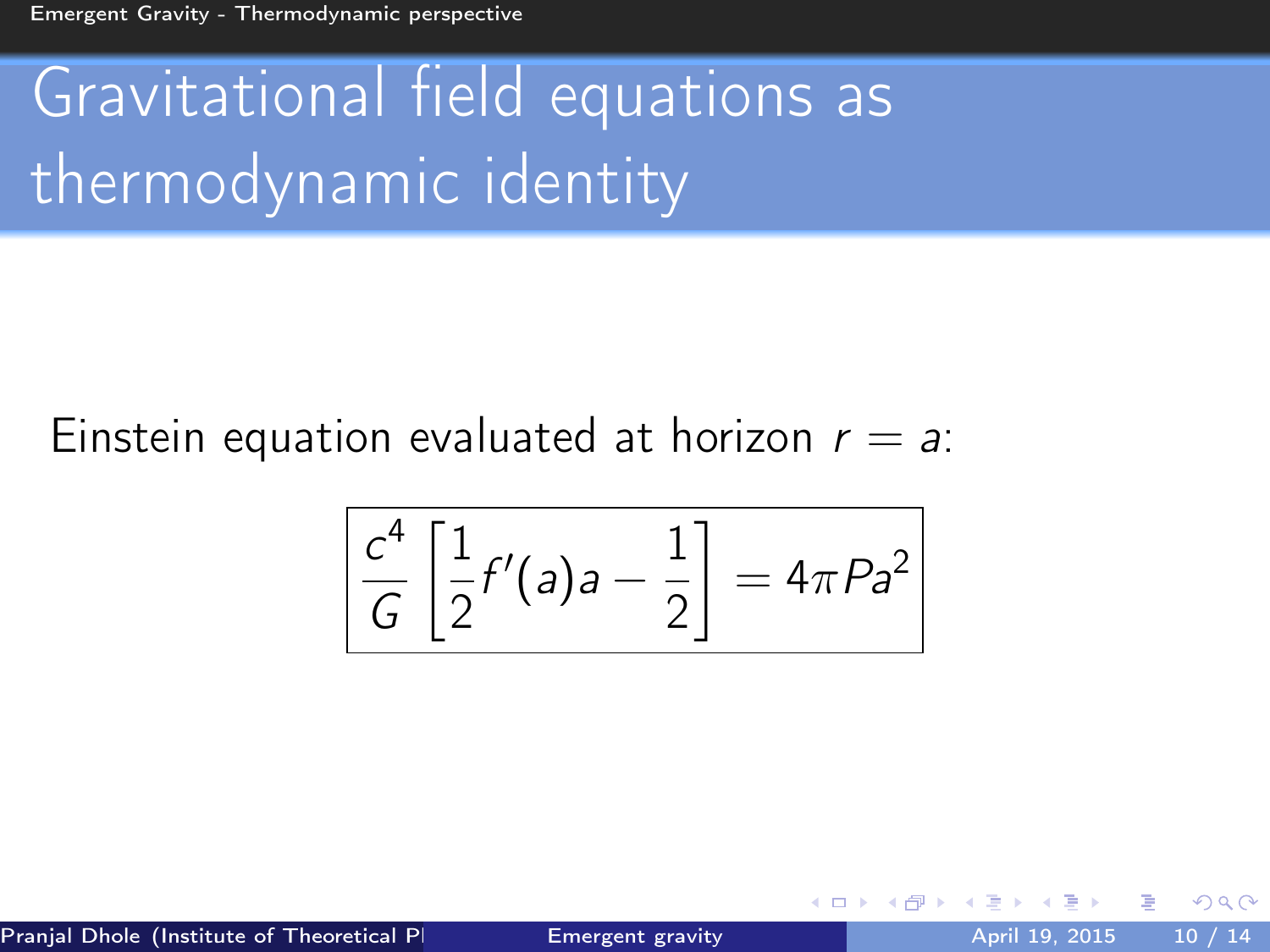# Gravitational field equations as thermodynamic identity

Horizons at a and  $a + da$ :  $\hbar c f'(a)$  $4\pi$  $\overline{k_B T}$  $c<sup>3</sup>$  $rac{c}{G\hbar}d$  $\sqrt{1}$ 4  $4\pi a^2$  $\frac{dS}{dS}$ dS − 1 2  $c^4$ da G  $\overline{dE}$  $=$  Pd  $\left(\frac{4\pi}{2}\right)$ 3  $a^3$  $PdV$  $S =$ 1  $4L_F^2$ P  $(4\pi a^2) = \frac{1}{4}$ 4  $A_H$  $L_F^2$ P  $E =$  $c<sup>4</sup>$ G  $\int A_H$  $16\pi$  $\left.\begin{array}{c|c} \frac{1}{2} & \mathcal{L}_P^2 = \frac{G\hbar}{c^3} \end{array}\right.$  $\overline{c^3}$ Field equations become of the form  $\vert T dS = d\overline{E + P dV} \vert$ 

 $\Omega$ 

**4 ロト 4 何 ト 4**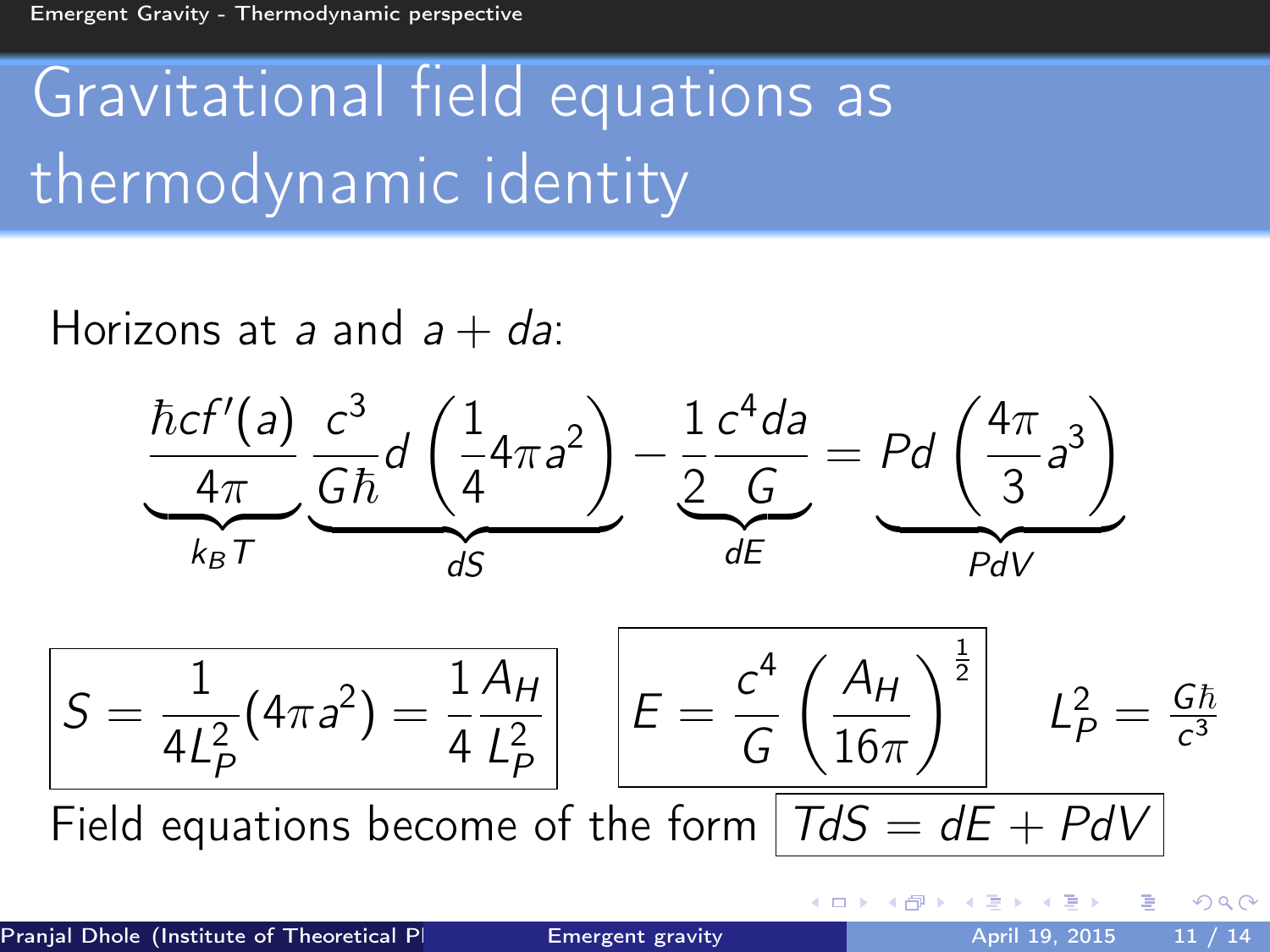4 0 8

э

 $QQ$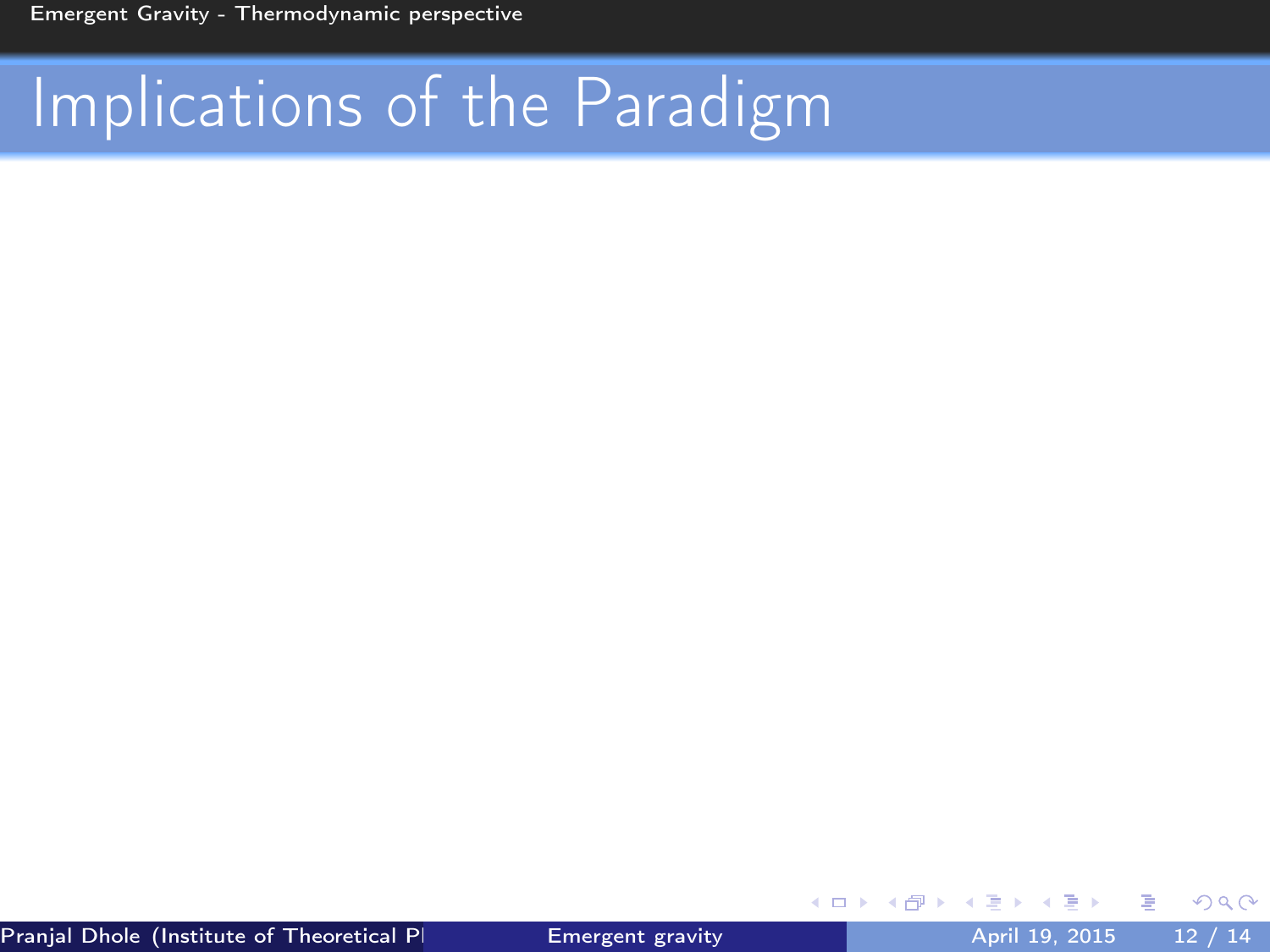To explain essential role of quantum mechanics in explaining gravity.

4 D F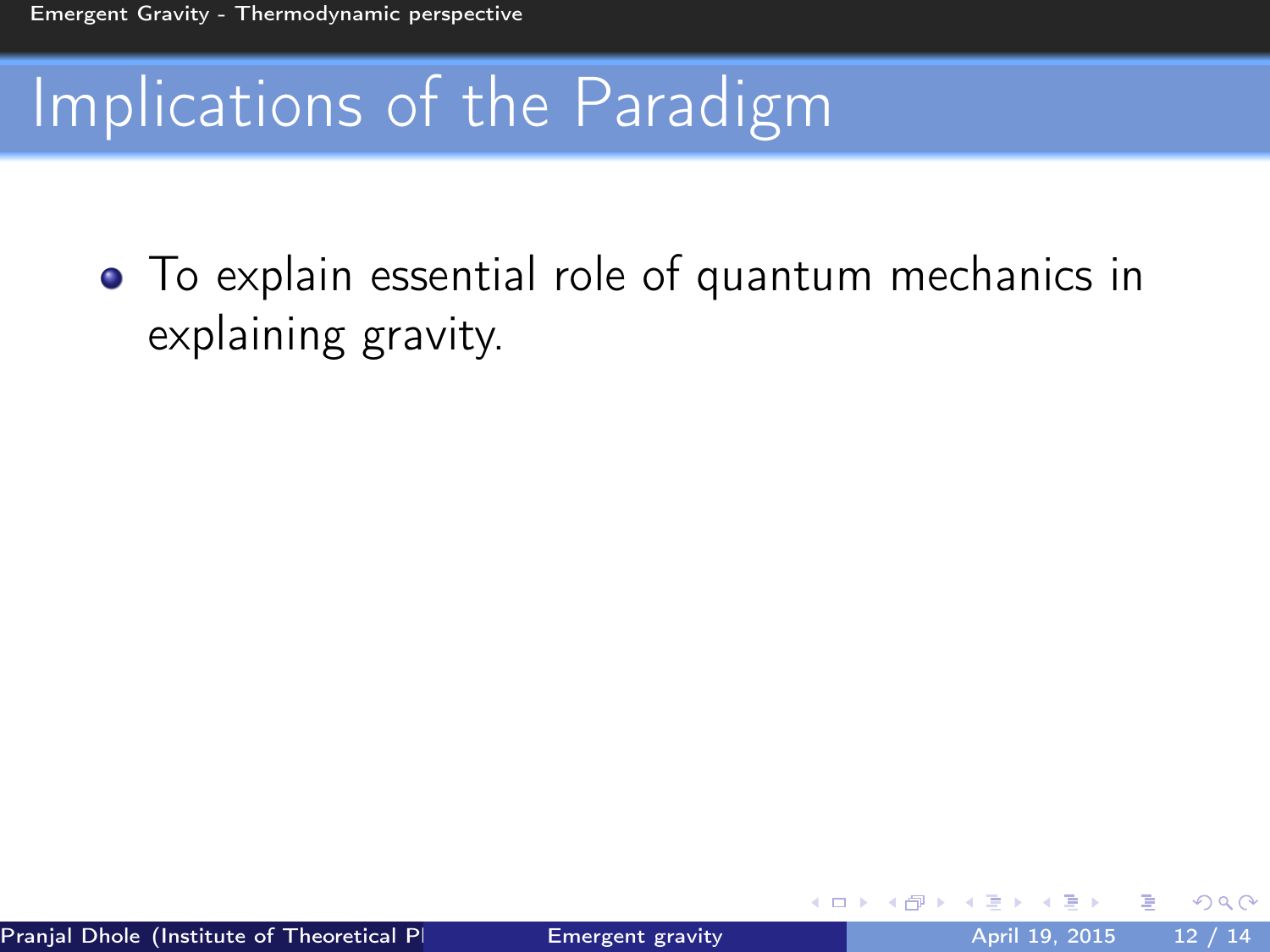- To explain essential role of quantum mechanics in explaining gravity.
- $\bullet$  If we fail:

4 D F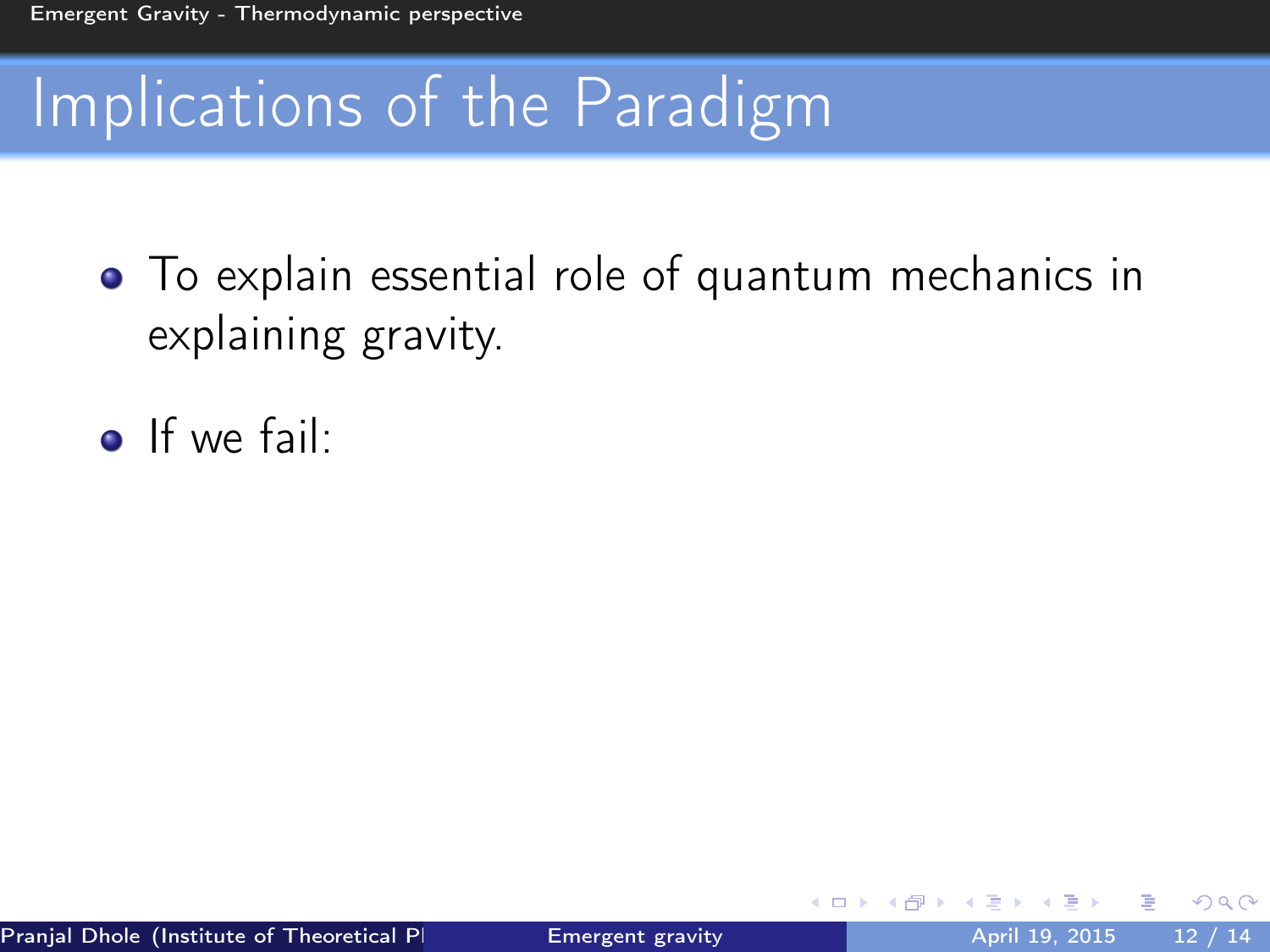- To explain essential role of quantum mechanics in explaining gravity.
- **o** If we fail:
	- (a) The world is fundamentally quantum mechanical even on macroscopic scales.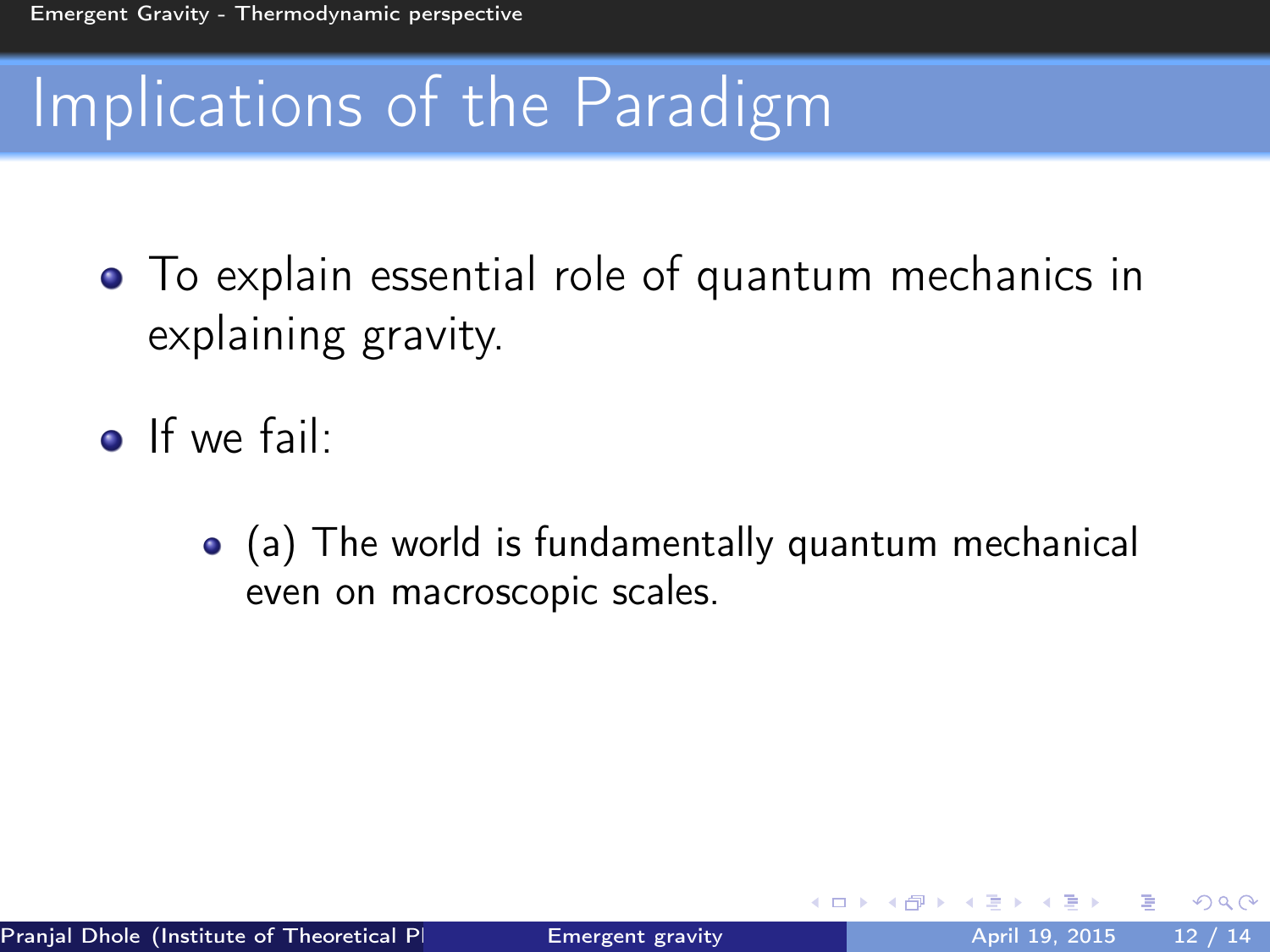- To explain essential role of quantum mechanics in explaining gravity.
- **o** If we fail:
	- (a) The world is fundamentally quantum mechanical even on macroscopic scales.
	- (b) Quantum mechanics is also emergent from some deeper structure, representation of a stochastic process or as a form of organizational rule as statistical mechanics.

4 D F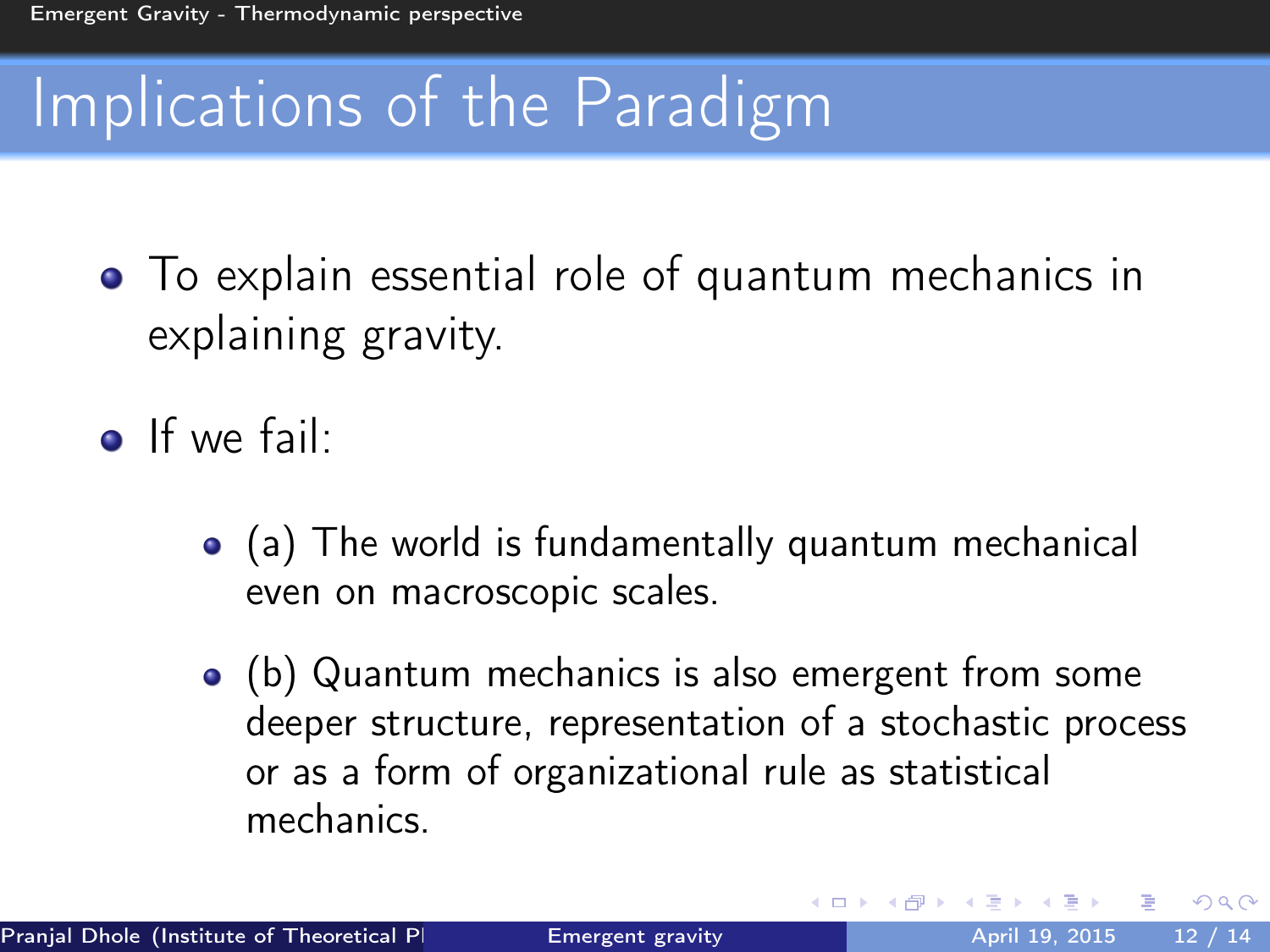#### • What new physics can be learnt from this?

4 0 8

э

 $QQ$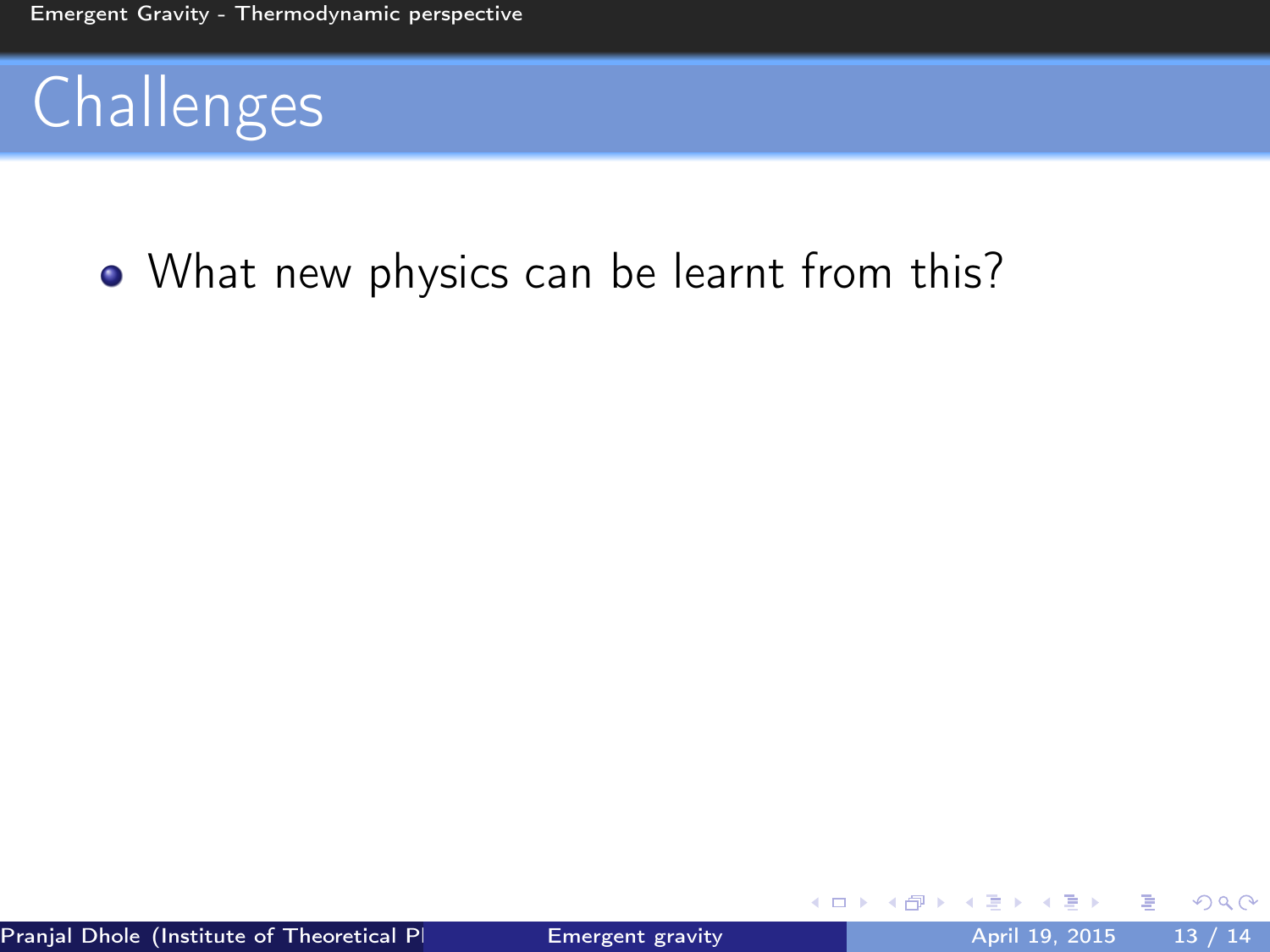- What new physics can be learnt from this?
- Matter sector is put in by hand. If spacetime is emergent then matter d.o.f. must also be emergent. Do this properly!

4 D F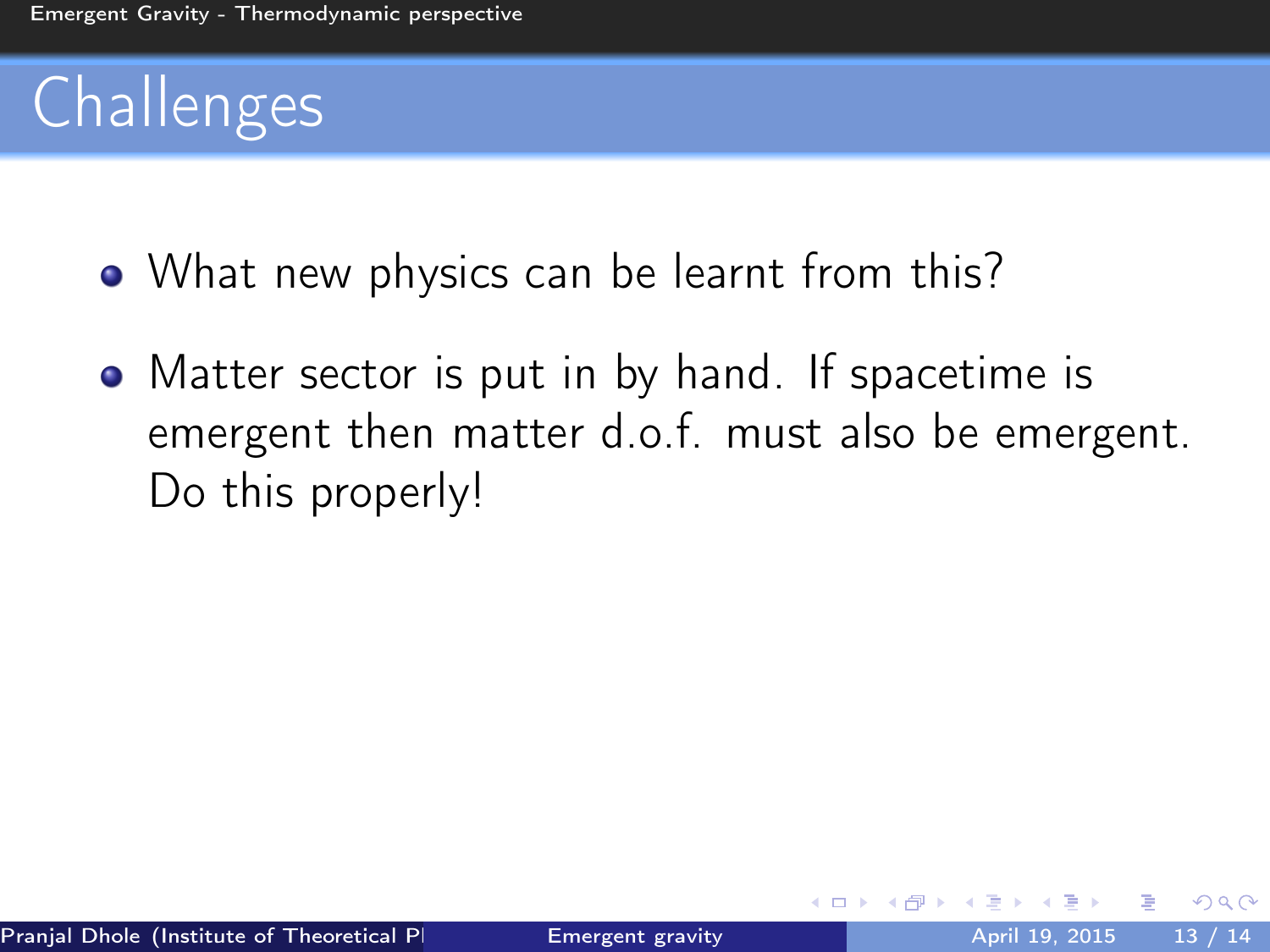- What new physics can be learnt from this?
- Matter sector is put in by hand. If spacetime is emergent then matter d.o.f. must also be emergent. Do this properly!
- Falsifiable predictions to rule out the paradigm?

4 D F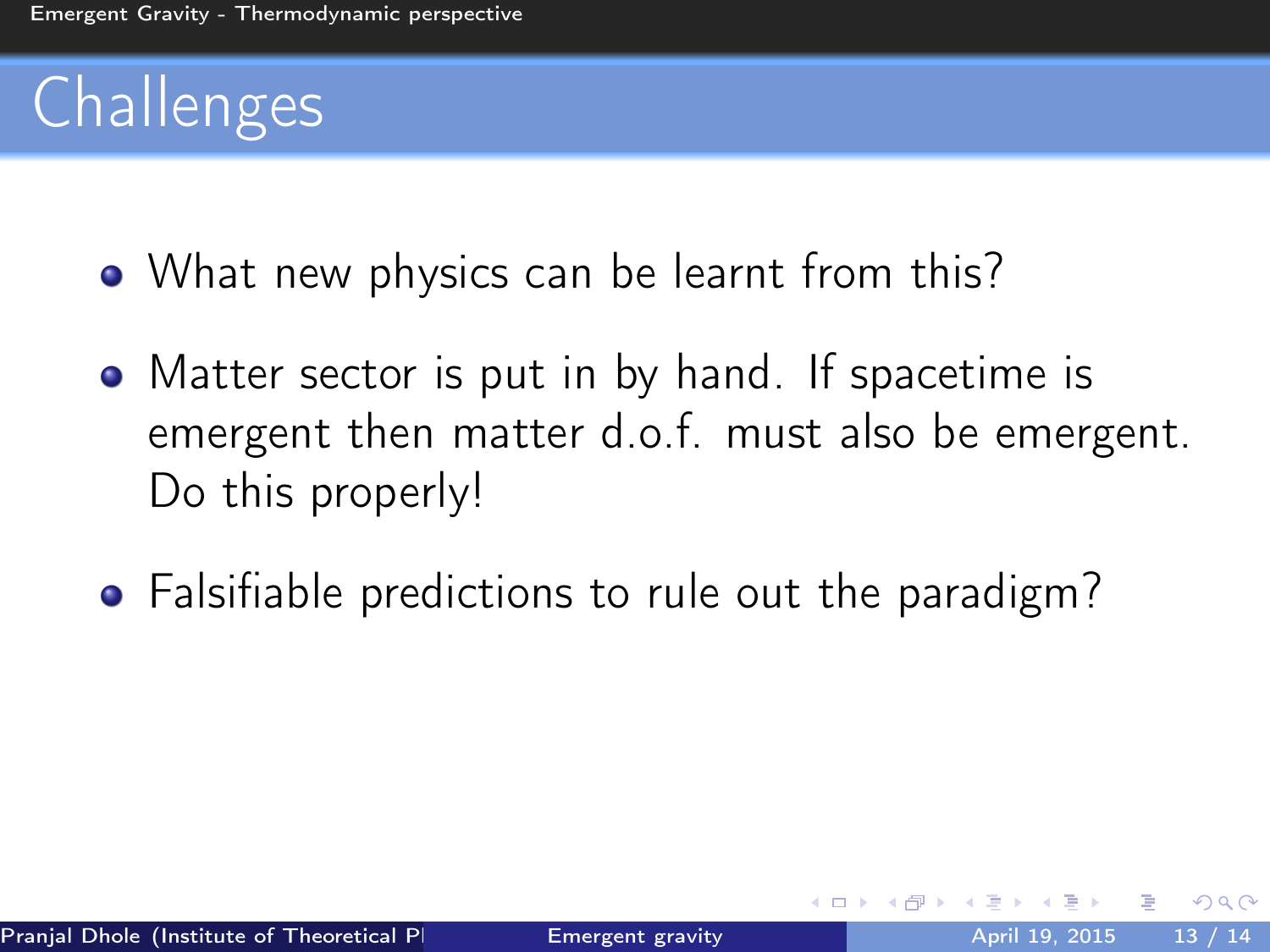- What new physics can be learnt from this?
- Matter sector is put in by hand. If spacetime is emergent then matter d.o.f. must also be emergent. Do this properly!
- Falsifiable predictions to rule out the paradigm?
- A new level of observer dependence in thermodynamic variables, vacuum fluctuations vs. thermal fluctuations. Broader implications?

4 D F